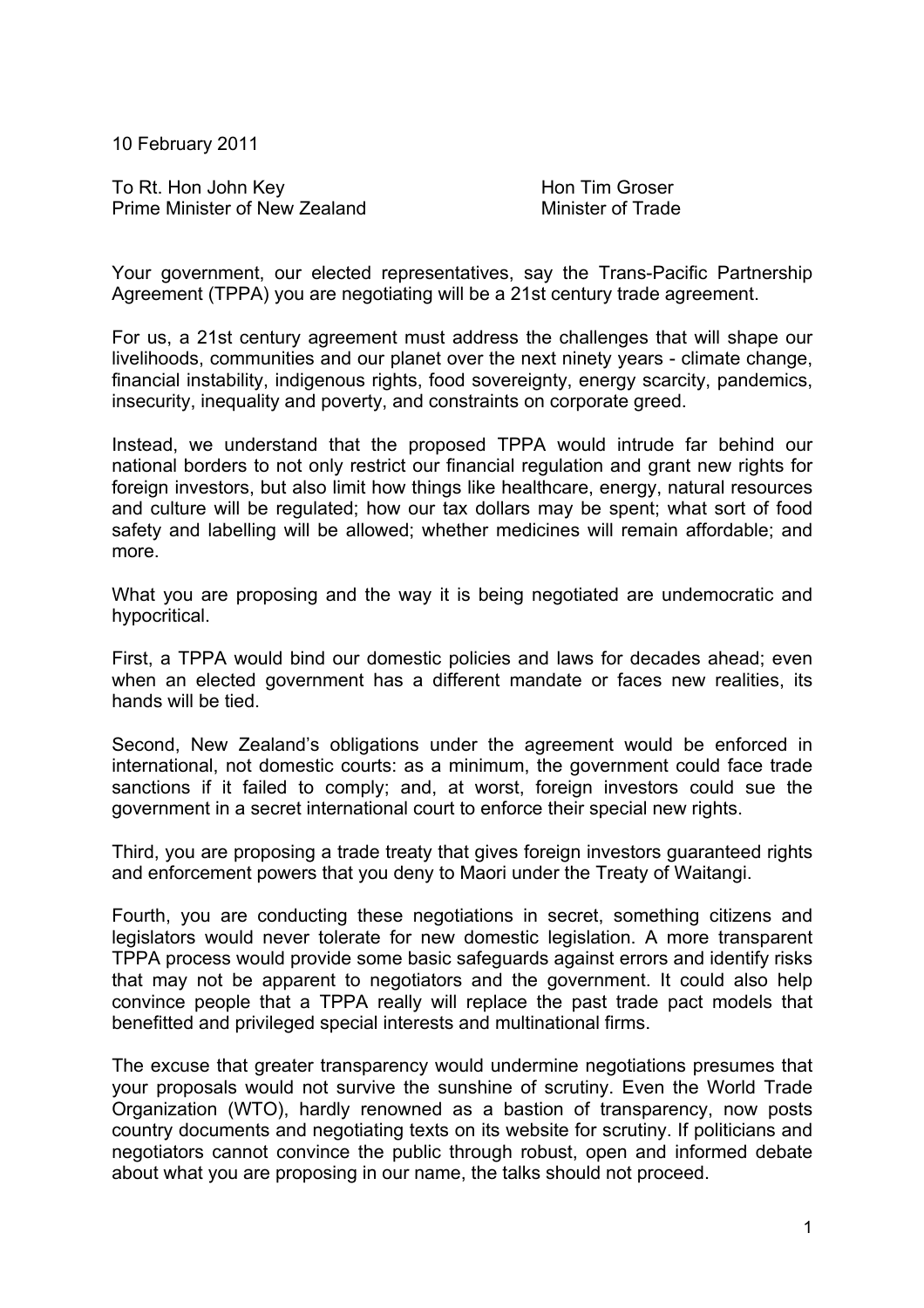We are demanding, at a minimum, that the New Zealand government commits itself to publish simultaneously on its website all documents that it tables at the TPPA negotiations and proposes to all the other the TPPA negotiating parties at the forthcoming negotiations in Chile in February 2011 that they agree collectively to:

- 1. Create and maintain a public website which governments and civil society can post information and participate as equals in a dialogue and debate;
- 2. Post the draft text of each chapter as it is completed to open them to expert and public scrutiny. Given the global financial crisis, the perfect starting point is the texts on investment and financial services, completed in the December 2010 Auckland round;
- 3. Post countries' position papers on specific subjects that are tabled during negotiations;
- 4. Guarantee that all civil society has equal access to information and engagement with the process, regardless of whether they are supportive or critical of the proposed agreement, ending the privileged treatment that pro-TPPA corporate lobby groups have enjoyed to date.

Failure to agree to such transparency and allow for open debate will further discredit the TPPA negotiating process. It will strip any negotiated text of democratic legitimacy and the goodwill needed from people and parliamentarians to make it work for the 21st century.

Signed by (organisations listed first)

New Zealand Council of Trade Unions Te Kauae Kaimahi The New Zealand Society of Authors (PEN NZ Inc.) Finsec Union National Distribution Union Unite Union New Zealand Tertiary Education Union Te Hautū Kahurangi o Aotearoa Campaign Against Foreign Control of Aotearoa NZ Not for Sale Campaign Pacific Institute of Resource Management Thomas Beagle, Tech Liberty NZ Barry Coates, Oxfam New Zealand Jim Consedine, Catholic Worker NZ Joe Fleetwood, Maritime Union of New Zealand Kevin McBride, Pax Christi Aotearoa-New Zealand Suzanne Menzies-Culling, Tauiwi Solutions John Minto, Global Peace and Justice Auckland Kay Murray, the Alliance Party. Russel Norman, Co-leader of the Green Party of Aotearoa New Zealand John Ring, Democrats for Social Credit, Spokesperson on Foreign Affairs Ian Ritchie, Palmerston North Poverty Action Group John H Roberts, President-elect, Methodist Church of New Zealand. Heather Marion Smith, Executive member, Democrats for Social Credit. Scott Walters, TEU Lincoln University Ben Youdan, Action on Smoking and Health (ASH) New Zealand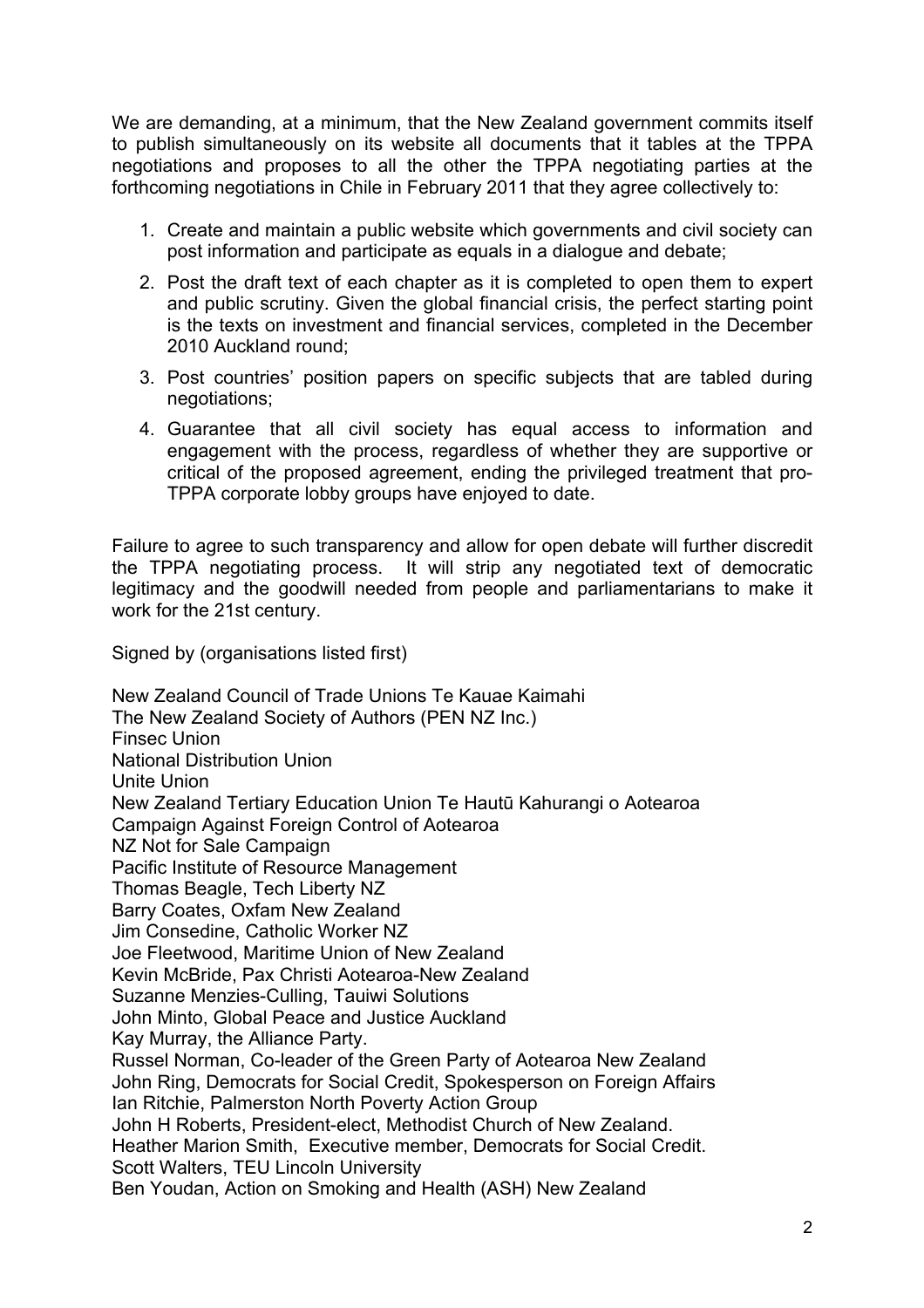Caoimhe Macfehin Carl Horn

A J Copland **A** Lilley **A** Lilley **A** Aaron McLean Abigael Vogt **Abigail Willoughby** Adele Geradts Adrian Mora Aidan Michael Cunningham Aindriú Macfehin AJ Foster **Alan Liefting** Alan Papprill Alana Bowman Alana Tobin Alastair Duncan Alex Cartmell-Gollan Alex Dawe Alexander Martin Alick Wilson Alison Arron Alison Withers Alma Rae Amit Tripuraneni Amy Donovan Amy Shand **Andrés Correa Casablanca Andrew Campbell** Andrew Casidy **Andrew Andrew de Smit** Andrew McCully Andrew McCurdy Andy Dickson Andy Dickson Andy Lea **Andy Linton** Andy Linton **Angel Baena Carvajal** Angela Belich Angela Neil Angeline Greensill Angus Clark **Anita Devcich** Anna Butterfield Anna Fay Anna Sutherland Annabel Snow Anne FitzSimon **Anne Heins** Anne Russell Anne-Marie Keville **Annette Anderson** Annette Sykes Annie Stuart **Aria Hirzel'Horn** Arnie Saiki Ashton Bradley **Ataria Marsden** Audrey van Ryn AV Avy Gardiner B Clark B T Parry **Babs Lake** Barbara Cowan Barbara McBride **Barbara Menzies** Barbara Strathdee Barry Larsen **Barry Littlewood** Basil Holmes Basil Steele **Ben Clark** Ben Clark Ben Eyers Bera MacClement **Bernie Hornfeck** Betty Shore Bill Bradford **Bill Young** Bill Young Birsha Ohdedar BJ Chippindale **Brad Windust** Brendan James Brendan Tait **Brett Slayer** Brett Slayer Brian Edington Bronwen Markham Bronwyn Dutton Bronwyn Holloway-Smith Bruce Rogan Bruce Tulloch Bryan Gould Bryn Bayliss **Buddy Rennie** C.Seguin Caleb Gordon Caleb Tutty Cally Stockdale Carla Palmer Carlos Fernández Martín Carol Bartle Carol Coutts Carol Gilmour Carol Hirst Carol Weitzel Carolyn Robertson Catherine Cocker Catherine Gollan Cee Payne Cee Payne Celine Kearney Cerian Wagstaff Charles Pigden Charles Price Charlie Walker Chester Walls Chris Blythe Chris Elliott Chris Fanning Chris Hall Chris Henderson Chris Lennon Chris Lucas Chris Pook Chris Slane Chris Zack Christian del Valle Garcia Christine Alexander Christine Beardon Christine Cave Christine Gallagher Christine Gallagher Christine Ross Christoph Hensch Christopher Villarroel Claire Breen Claire Brown Claire Gregory Claire Waghorn Clare Abaffy Clare Atkins Clare McLennan-Kissel Claude Buchanan Claudia Ortiz Clive James Colin Beardon Colin C C Hewens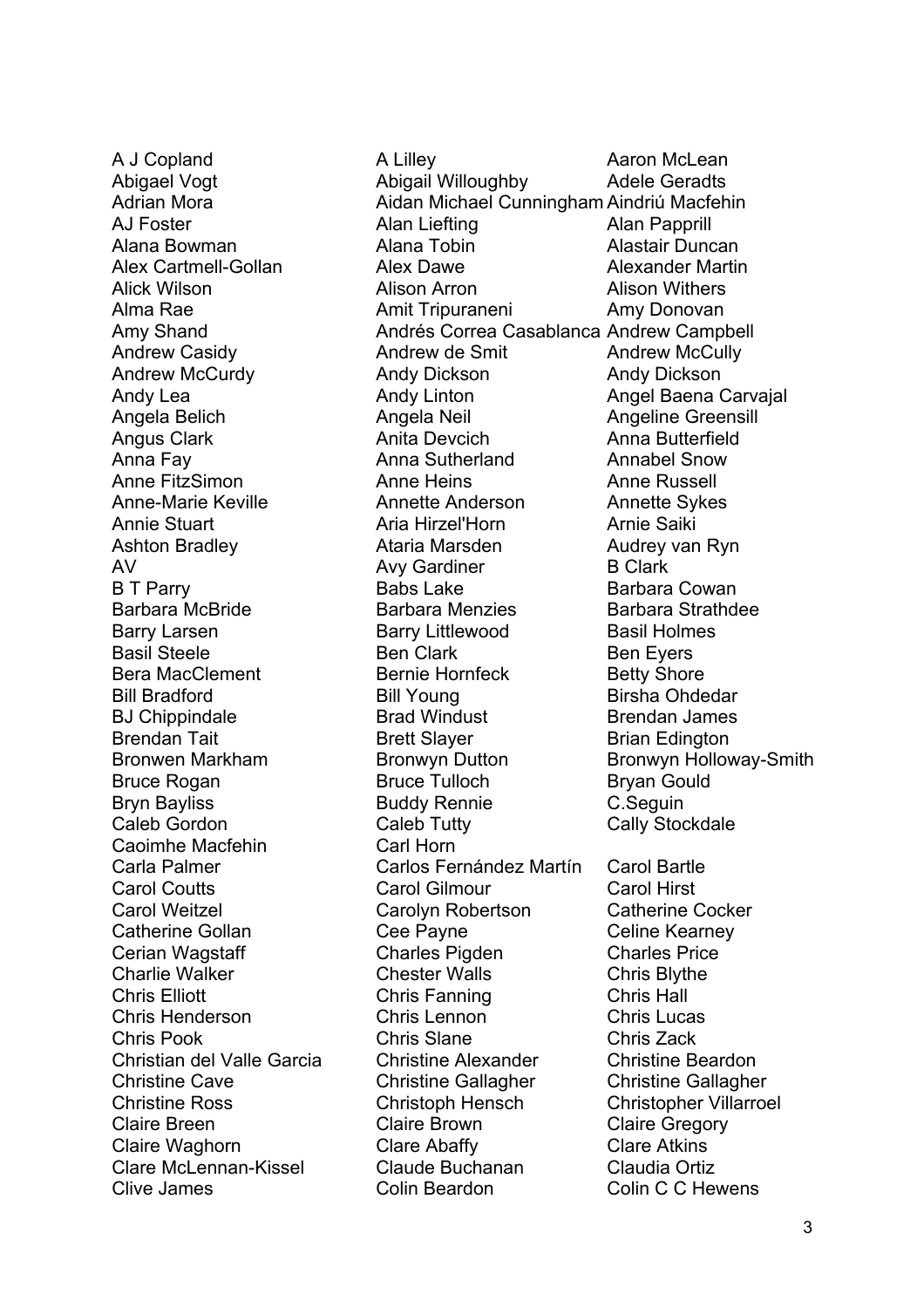Colin Coote Colin England Colin Hildreth Colin Webster Colleen Hughes Colleen Ryan Craig Muir Cyd Wright Cynthia Greensill Cynthia van de Loo **Daimon Pitiroi** Dale Granich Damien Fahy Daniel Copeland Daniel Leal Daniel Nepia **Daniel Spector** Daniel Spector Danyl Strype Daryl Green **Dave Evans** Dave Evans Dave Feickert Dave McKenna Dave Panckhurst David B Jones David Calder David Chilvers David Good David Hill David Holm David Hrstich David Jennings David Lane David MacClement David Mackenzie David Mason David Moodie David Moorhouse David Nunn David Osorio David Parker David Potter David Roper David Smith David Stott David Ten David ten Have **David Thomson** David Waugh David Zwartz Davin George Dean Carruthers Dean Scott Deanne Wilson Deborah Rose Dee Pigneguy Dennis Dorney Dennis Frank Dennis Maga **Dennis Small** Dennis Small Dereck Picking Deryn Cooper **Dez Ware** Dez Ware Diana Grant-Mackie Diana Hickman Diane Riley Dianne Smith Dick Whyte **Dominic Hoey** Don and Rose Craig Don Archer **Don Fraser** Don Don Murray Don Polly Donald Scott Donna Ngaronoa Gardiner Dorothy Raroa **Dorothy Ruth Howie** Dot Lovell-Smith Doug Sellman Douglas Arthur William Poole Dr Graeme Woodfield Dr. G. Kleis Dr. Jeanne Guthrie Duncan Allan Ed Goode Ed Hitchcock Eddie Cook Edward Miller Edward Miller Edward Williams Eileen Hollands Ekaterina Tabakova Elaine A J West Eleanor Macfehin Elias Sosa Eliza Anderson Elizabeth Elizabeth Nannestad Elizabeth Reed Elvira Dommisse Emily Davidow Enrique Perez Saez Eoin Ryan Erin Owen Erin Polaczuk Errol Wright Ethan Guillen Eunice Billot Eva Naylor Evin Wood Fiona Johnston Fiona Webster Fleur Hirst Frances Bell Frances Mountier **Frank G. Pitt** Fred Roberts Garry Hetherington Gary Wright Gavin Hitchings Gay Simpkin George Andrews George Humphreys Geraint Scott **Gerald Waters** Gerald Waters Geraldine Molloy Gerard Hehir Gill Minoque Gill Gillian Magee Gillian Murphy **Gillian Preece** Gina Moss Glen McLennan Glenda Fryer Glenn Barclay Glenys MacLellan Gordon Jackman Gradon Diprose Graeme Clarke Graeme Stanley Grahame Andrews Grahame McLaren Grant Hadley Grant Harper Grant Haultain Grant Morgan Greg Brown Greg Hart Greg Rzesniowiecki Greg Smith Guus van der Staak Hannah Hawthorn Hannah Kerr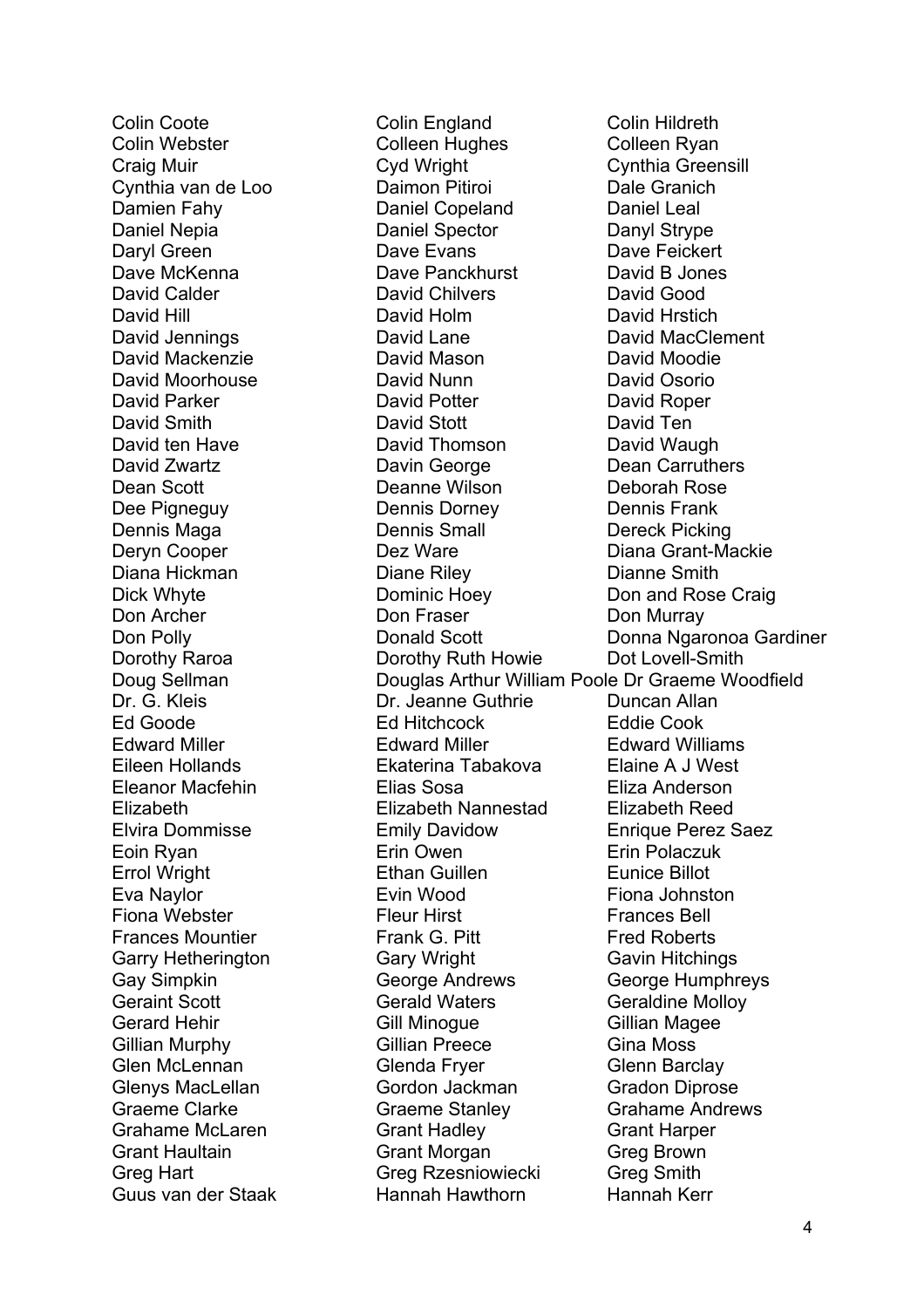Lesley Day Leslie Kenton Letitia Moorhouse

Hannah Timms **Haralambos Geortgilakis** Harry Smith Harvey Jones **Heather Devere** Heather Mansfield Heather McPherson Helen Dew Helen Jamieson Helen Macdonald Helen Nathan Helen Sumich Helena Fairhurst Helene Mann Helene Willis Hema Broad **Hina Short** Holly Holly Walker **Honora Renwick** Hugh Kininmonth Huia Minoque **I** Pfeiler **I** Pfeiler **I** And Scott Imogen Bassett **Ingrid Beckers** Iora Mountjoy Ivan Kitson **Ivan Sowry** Ivan Towlson Jacinta O'Reilly Jack Henderson Jack Santa Barbara Jack Woodward Jackie McGrath Jackie Mitcalfe Jackson Vogt Jacqueline Storey Jae Russell James Ayers James Bellamy James Cone James Samuel James Wilson Jamie Hall Jamie Reeves Jan Cooke Jan Howard Jan Rivers Jane Blackler Jane Kelsey Jane Shallcrass Janet Moore Janfrie Wakim Janire Jason Cox Jeanette Elley Jeanette Fitzsimons Jeanne I. Sheehan Jeff Mitchell Jeff Sissons Jenefer Wright Jennifer Francis Jennifer Kirk Jenny Campbell, QSM Jenny Hughes Jenny Olsen Jenny Vincent Jeremy Rogers Jess Chalmers Jill Graham Jills Angus Burney Jim Mann Jo Hall Joan Macdonald Joanna Piekarski Joanna Santa Barbara Joanne Brydon Joce Jesson Jocelyn Bieleski Jocelyn Brooks Joe Hendren Joel Hildebrandt John G. Rawson John Pemberton John Swift John Whyte Johnny Liao **Johnny Liao** Jon Carapiet Johnny Liao José Javier José Miguel Giménez Joseph Burston Josephine Dodd Judit Rius Judith H Cowley Judith Robinson Judy Haswell Judy McDonald Julanne Clarke-Morris Julia London Juliet Adams June Joyce Justin Mitchell Kaelene Churton Juliet Neill Karen Davis Karen Summerhays Karl Andersen Karl Bartleet Karl Bartleet Kate Donoghue Kate Hayward **Kate Kennedy** Kath Peebles Katherine Ransom Kathleen Guy Kathleen Walsh Kathrine Ross **Kathy Higgins** Kathy Viney Kay Jones **Kay Kay Weir** Kay Weir Kaye Hearfield Keith Symonds **Kelly O'Shea** Kelly O'Shea Kelly Thompson Ken Spagnolo Kent Fredric Kerry Montgomerie Kerry Tankard Kerry-Jayne Wilson Kevin Keys Kevin Mayes **Kieran Monaghan** Kimberly Moore Kit Howden **Krista Eichers** Krista Eichers Kristy Robinson Kurt Sharpe **Kylie Zinsli** Kylie Zinsli Laura Macfehin Laurie Ross Lee Bisset Lei Clifford Leigh Cookson Len Richards Leonie Morris

Laura Voces Granda Lauren Hourigan Lauri Lee In-Jung Shore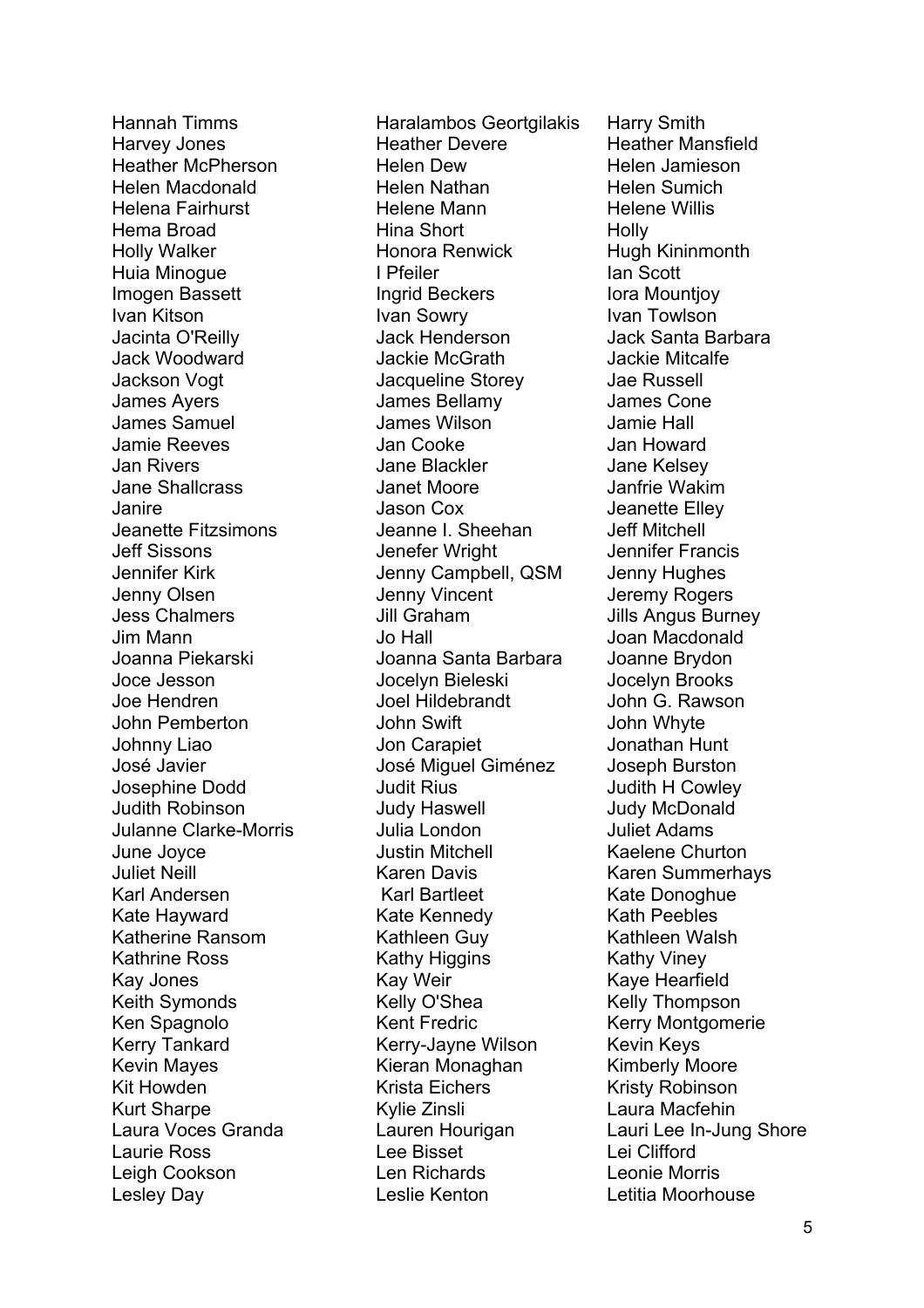Linda Hill Linda Mead Linda Woodgate Lindsay Powell Lisa Benson Lisa Er Lise Strathdee Liz Robinson Lloyd Woods Logan Carter Logan Dobson Lois Griffiths Lois Hampstead Loran Curle Lorina Harding Lorraine Lobb Louise Lubin Rains Lucinda McConnon Lucy Hawcroft Lucy Rennie Ludmila Sakowski Luis Fernando Martínez Luis García-Caro Andreu Luis M. López Luke Cartmell-Gollan Luke Christensen Lusi Schwenke M Clare Pierson M Tompkins Mairi Gunn Manfred von Tippelskirch Marama Mayrick Marcel Armand Margaret Gwynn Margaret Jefferies Margaret Swift **Maria Crequer** Marian Marian Lyders Marian Lyders Marie Russell Marie Tern Marie Venning **Marilyn Head** Marilyn Head Marilyn Kelly Marinus Paul Achterberg Marisa Maclachlan Maria Kooreman Mark Caukill **Mark Houghton Brown** Mark Laffey Mark Roberts Mark Laffey Mark Wendelborn Martin Griffiths Marty Mars Mary Glaisyer **Mary Ingle** Mary Mary Rose Mary-Ann de Kort **Maryanne Mechen** Matthew Budd Matthew Fitzsimons Matthew Whitehead Mattie Wall Maxine Gay Maxine van Oosten Megan Brady-Clark Megan Norquay Melanie Stephen Melissa Hunt Mere Michael Fleck Michael Forrest Michael Gilchrist Michael Hamblett Michael Neill Michael Swann Michael Taylor Michael Wallace Michal Neudek Michelle Ducat Mick Kelly Miguel David Quintero Mike Cook Moana Maniapoto Moea Armstrong Mojo Mathers Murray Harris N Green Nan Seuffert Nancy Isabel Hammond NatNat Clark Natalia Williams Natalie Arnold Natalie Wilkinson Natasha McCombe Nate Walker Nathan Rea Nathan Rushton Nathaniel Lees **Necia Johnston** Neil Abel Nic Hart Nicholas Mayne Nick Bagnall Nick Pak **Nick Reedy** Nick Reedy Nick von Dadelszen Nicola Charlotte Spicer Nicola Davies Nigel Dean Noel Ferguson Noeline Gannaway Oliver Hoffmann Oliver Mannion Oraina Jones Orchid Tierney Oscar Alberto Ramirez Espinosa Oscar Gonzalez Aguilar Owen Thompson P.J. Clarke P.J.Jacobsen Pablo Valladares Pamela Gerrish Nunn Pamela Lim Pamela Nicholls Pania Roa Paora Hunia Pat Bolster Pat McNamara Patricia Patricia Scott Patricia Smith **Patrick Doherty** Patrick Patrick FitzGerald Patrick Oflaherty **Paul Alexander** Paul Callaghan Paul Hickman Paul Maunder Paul McLennan-Kissel Paul Rollin Paul Waite Paul Williams Penny Howard **Peta Joyce** Peter Aimer

Levi Joule Linda Barnes Linda Gilmore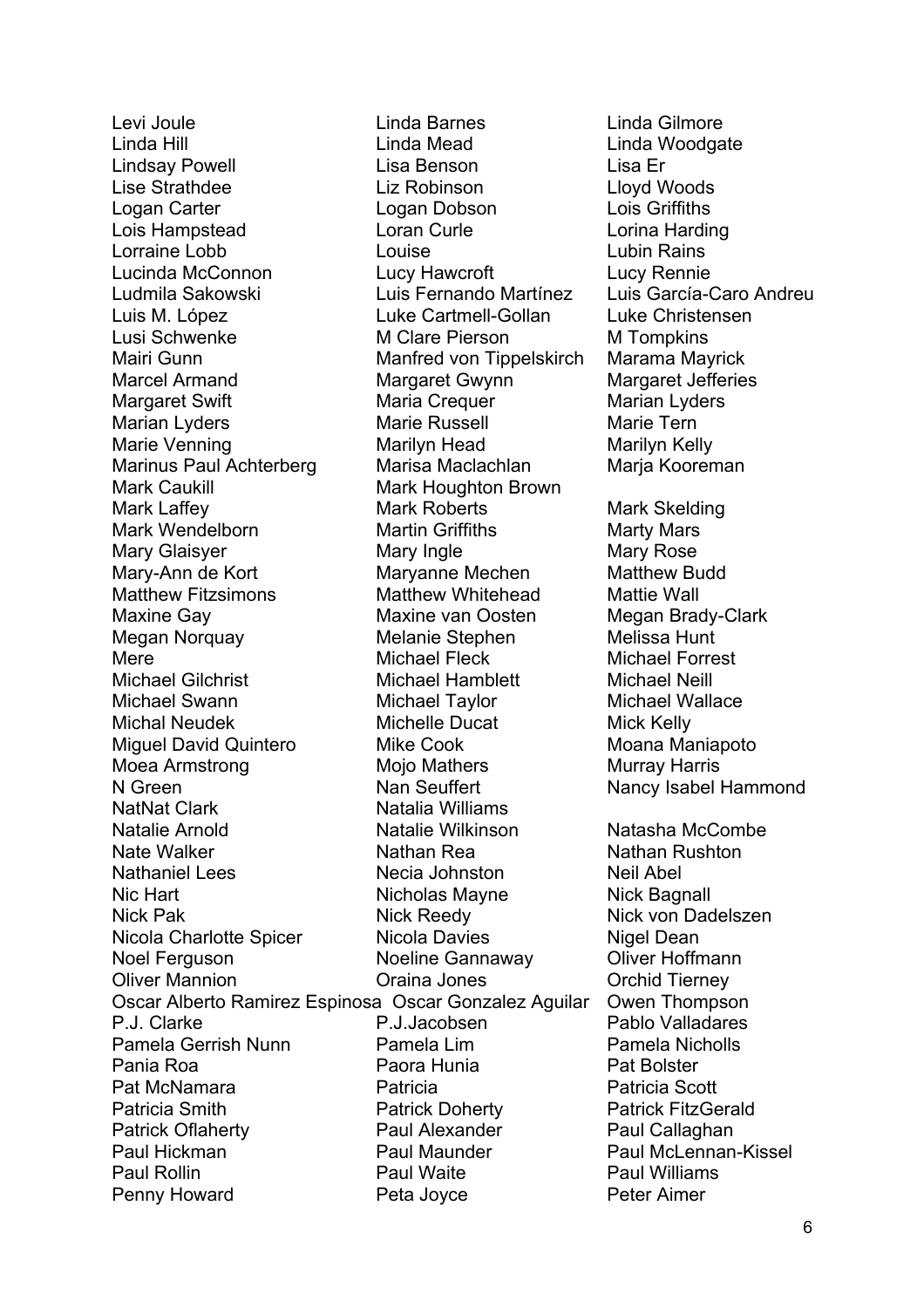Teresa O'Connor Terry Sumner

Peter Barrett **Peter Grace** Peter Grace Peter Hosking Peter Mathyssen Peter Rayner Peter Sherman Peter Sumpter **Petronella Townsend** Phil McNeale Philip Vincent Philippa Ferguson Philippa Jamieson Phillippa Martin **Praveen** Praveen Prue Hyman Rachael Fone Rachel Mackintosh Rachel Peach Rae Martell **Raewyn Alexander** Ralph Body Rangimarie Rawiri Daniels Ray Ikitoemata Raymond George Ross Nairn Rebecca Matthews Rebecca Middle Rebecca Potts **Redford Easton** Regina Daly Reihana Haronga **Rev Rilma Sands** Ricardo Suasnavar Solano Richard Drysdall **Richard Fuller** Richard Richard Gliddon Richard Keller Richard London Richard Sutton Richard Thomas **Richie Morris** Richiens Riemke Ensing Rik Bazeley **Rob George** Rob Ritchie Robert Ashe Robert Howell Robert J. Wilson Robert Moore Robert Nola Robert Reid Robert W Walker Robin Campbell Robin Gwynn Robin Plummer Robin Wilson-Whiting Robyn Harris-Iles Roger Bryant **Roger Collins** Roger Collins Ron Kjestrup Rosalie Feleti-Ivala **Rosemary Fitzpatrick** Rosina Lambert Roslyn Hiini **Ross Dellow** Ross Nendall Roy Granich **Royce Goddard** Royce Ruben Galera Rudd Hughes **Russell Harris** Russell Skeet Ruth Gerzon **Ruth Jackson** Ruth Ryan Blair Ryan Clarke **Ryan Kennedy** S. Osborne Sally Mabelle **Sally McDonald** Sally McDonald Sam Huggard Sam Stephens Samantha Clifton Samuel Walker Sandra McLean Sandy Hildebrandt Sarah Barker Sarah Delany Sarah Granich Sarah Lawrence Sarah van der Burch Sarah Watson Selwyn Clarke Sergio Salamanca Seth Hickling Seth Shane Conman Shane Gallagher Shane Kawenata Bradbrook Shane Shaw-Williams Sharyn Black Sharyne Gordon Shaun Scott Sheryl Cadman Shirley Greer Shirley Scarlett Sibylle Schwarz Simon Arnold Simon Bishop Simon Lyons Simon Mehana Simon Noble Simon Oosterman Simon Seymour Simone Oettli Simonne Likio Sophie Mackintosh Sophie McMillan Stanley Sims **Stephanie** Stephanie **Stephanie Stephanie Harawira** Stephen Andrews Stephen Day Stephen Howard Steve Bradley **Steve Waller** Steve Waller Steven Westoby Stewart Cossey **Stewart Lawrence** Sue Berman Sue Garrett Sue Plowman Susan Healy Susan Kahaki Susan Lean Susan Stewart Susanne Vincent Susie Spiller Susie Suzan Hunter Suzan Phillips **Syd Keepa** Svend Andersen Syd Keepa Tai Paitai Tama Easton Tamara Beckingham Tania Ngatai Tanya Newman Tao Wells Tapihana Shelford Tarek Hussain Tatyana Protsenko